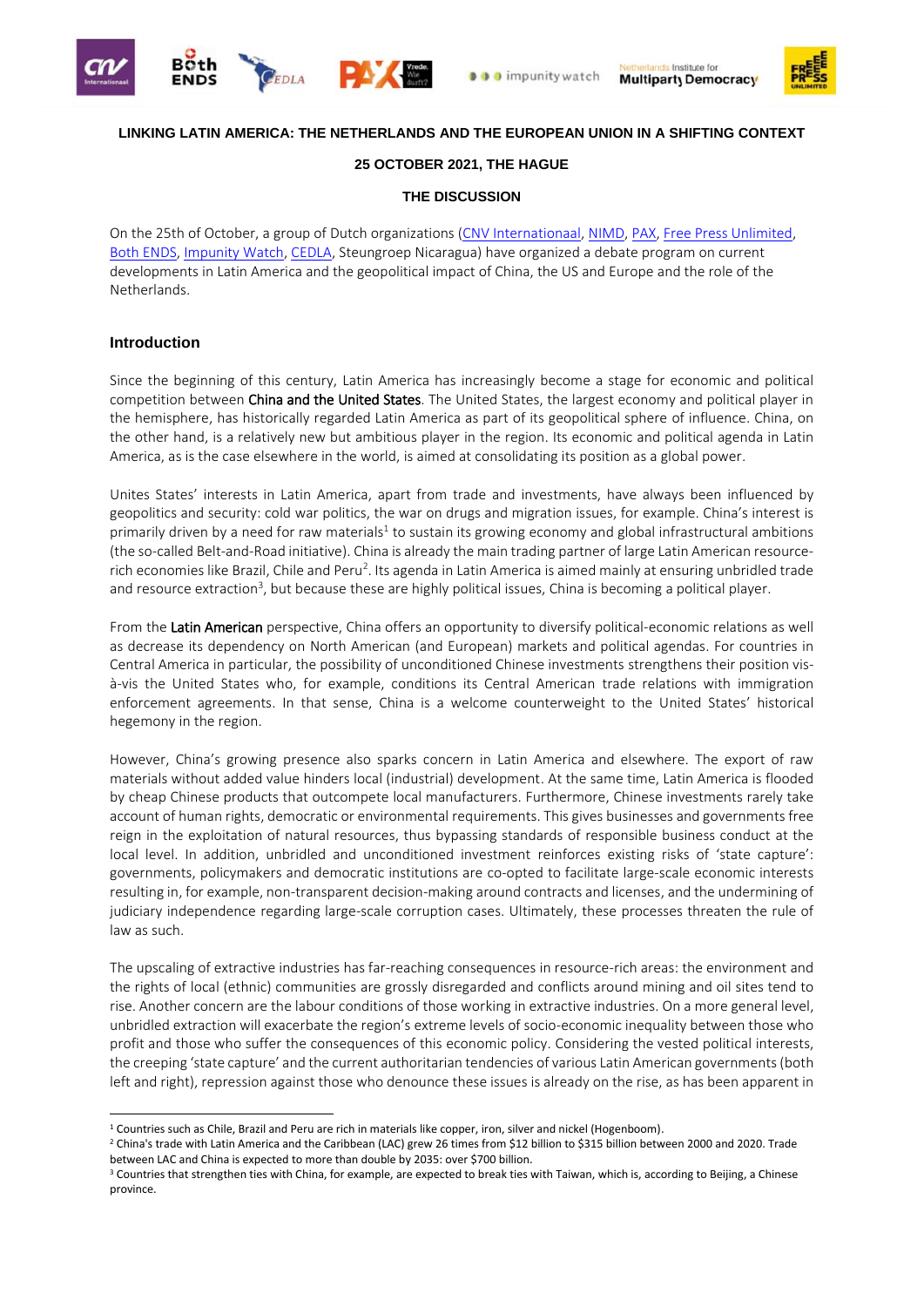the recent violent repression of large-scale protests in Colombia and Nicaragua. Latin America, already one of the most dangerous regions for environmental activists, journalists and trade union leaders, is likely to deteriorate in terms of democratic guarantees and citizenship rights.

Taking these dynamics into account from the Dutch perspective, a question that rises is: What role could/should the Netherlands and Europe play in present-day Latin America? Politically, Latin America has been low on Europe's and the Netherlands' priority list<sup>4</sup>, but the region remains an important trading partner (to Europe) and has long been regarded as a place of opportunity for secure and responsible investments. However, the fundamental conditions for responsible trade are currently under pressure, in part because of the European Union's lack of compliance with its commitments towards sustainable trade and partly due to the growing presence of players like China in trade with Latin America.

A central discussion at the seminar on 25 October was about the Dutch and European Union role in Latin America: the Netherlands and the European Union need to have a clear policy and strategy for Latin America, specifically with regards to democracy, rule of law, responsible trade, and human rights.

During the plenary session, key note speaker Barbara Hogenboom (CEDLA/UvA) discussed the Chinese influence in Latin America, while Carlos Dada (El Faro) focused more on the importance to uphold democratic values and the role of the European Union and the United States in this matter. The presentations of both keynote speakers were complemented by two Dutch Members of Parliament: Ruben Brekelmans of the VVD and Jorien Wuite of D66.

Dada states that democratic principles lie at the core of the European Union values, which has found a strong foundation in Latin America. However, attacks on democracy and the press are currently increasing in the Latin American countries. Research shows a growing trend where Latin American countries are forming relations with China and Russia, countries that are considered to rarely take account of universal democratic, human and labour rights principles in their endeavours. Latin America is also in the middle of increasing geopolitical tensions between China and the United States. Hence, Europe and Latin America should strengthen their relationship, thereby not neglecting values of democracy, human rights and environmental protection.

With parts of the Kingdom of the Netherlands in close proximity to the main Latin American continent, both have a mutual interest in emphasising shared values of democracy and human rights. The Netherlands gets substantial amounts of palm oil from Latin America, for example, and is an important trading partner. With this, Hogenboom describes how the Netherlands is linked to Latin America in more ways than is generally recognised. Nevertheless, after the United States, China is the largest investor in Latin America<sup>5</sup>, but China does not appear as a major Foreign Direct Investment source because most of the investments flow through third countries. For example, it has been estimated that in 2016, 80% of Chinese investments flowed through third countries, mainly Luxembourg and the Netherlands, to Brazil<sup>6</sup>. With this in mind, the Netherlands has an indirect role to play to make positive changes, for instance through Corporate Social Responsibility. In order for cultural and economic partnerships to grow and to work jointly on the Sustainable Development Goals (SDGs), it is important to be partners in upholding democratic values and human and labour rights.

#### **Discussion between the keynote speakers, Dutch Members of Parliament and the audience**

According to Ruben Brekelmans, there are so many (global) issues parliament needs to discuss; nevertheless, Latin America needs to be put high up on their agenda. The reality is: if we want to maintain economic relations with Latin America and improve environmental and labour standards but set the bar too high, Latin America may look into other partnerships (such as with China), which will reduce European/Dutch influence in the region. Thus, when engaging in economic relations, the European Union/Netherlands might need to lower their standards to have any relationship with Latin America at all. However, according to Barbara Hogenboom, downplaying standards to maintain influence is the wrong strategy. There exists a mutual political and social interest to build on the democratic values that were once very strong in Latin America. Carlos Dada argues that the discussions

-

<sup>4</sup> The Netherlands closed several diplomatic posts and reduced development relationship with numerous countries since the beginning of this century. Furthermore, Dutch media, the academic world and Dutch policy makers pay less attention.

<sup>5</sup> Source: [ECLAC \(2020\).](https://repositorio.cepal.org/bitstream/handle/11362/46541/1/S2000594_en.pdf) Foreign Direct Investment in Latin America and the Caribbean 2020. ECLAC, p.41.

<sup>6</sup> Central Bank of Brazil, 2018.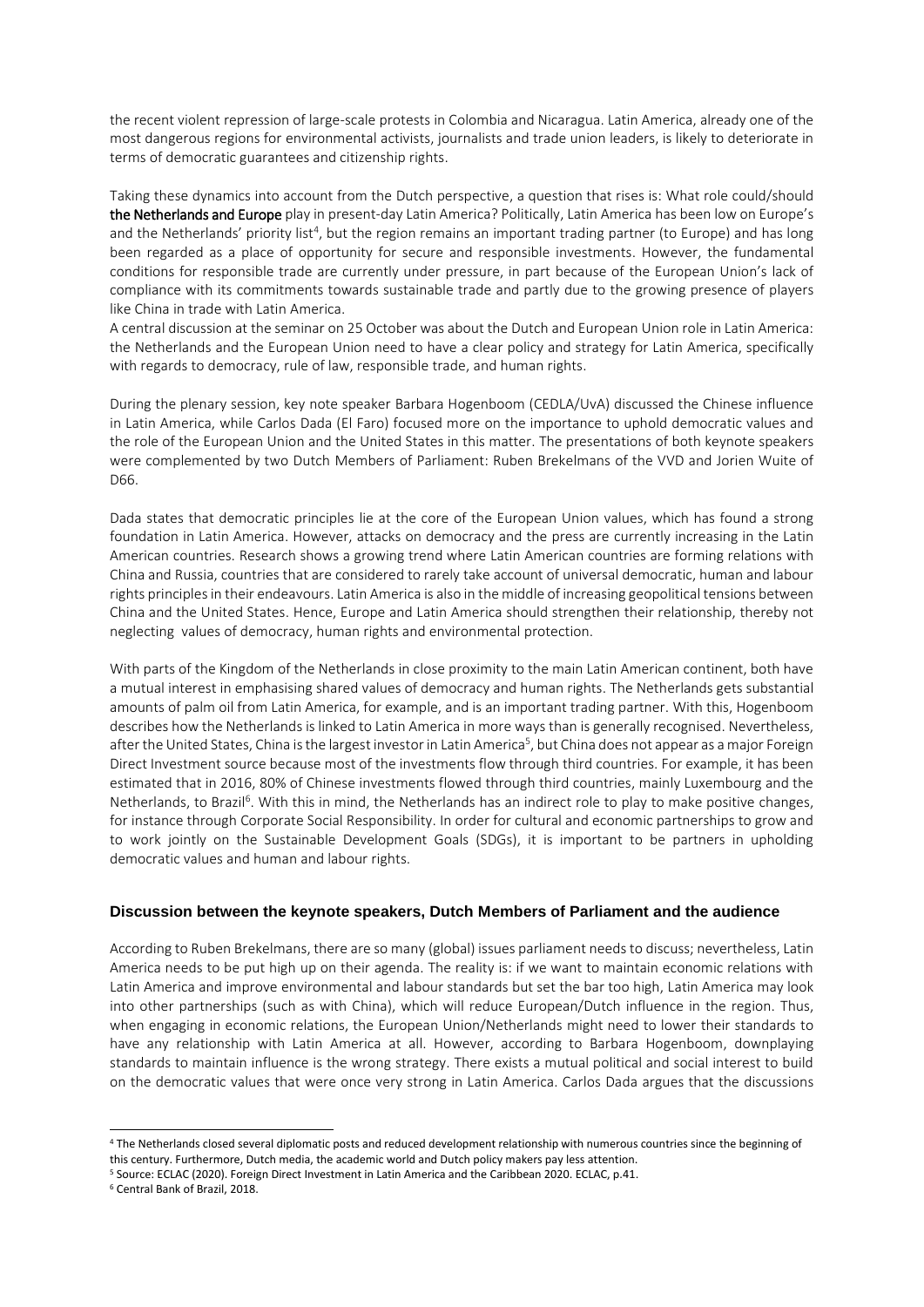have very much shifted to talking only about the economy and economic effects. However, the situation in Latin America is not just a question of economics or lending a hand: it is a matter of values and co-responsibility.

The audience points out that talking about high European Union standards versus lower Chinese standards negates Latin America's capacity to negotiate relations themselves with other parties and make own decisions. People should be seen as sovereigns, and the discussion should also include how Latin American countries negotiate and navigate the relations. In addition, it may be time to live up to precisely what European trade agreements – agreements to promote sustainable trade with regards to human rights and the environment –– have always promised to be, according to trade union CNV Internationaal. After all, there is no point in trying to outsmart Chinese competition on its own turf. It would be better to promote sustainable trade through European trade agreements that also create added value in the Latin American countries; i.e. decent work and the production of sustainable products and services as an alternative to the one-sided export of raw materials that China is primarily interested in.

Jorien Wuite also sees the urgency in focusing on shared values and democratic principles, not just on economics. She particularly emphasises the role of the Dutch Caribbean Islands as partners of South American countries in, for example, providing journalists protection and strengthening investigative journalism. The audience points out that a strong civil society is the best way to fight impunity and corruption, and the Latin American civil society should be supported with resources and political allies.

## **Going further in three breakout sessions**

To go deeper into various topics, there were three breakout sessions: i) trade, natural resources and human rights; ii) civic space and democratic contention; iii) democracy and rule of law.

#### 1. Trade, natural resources and human rights

In order for the Netherlands and Latin America to comply with the SDGs, it is not possible to water down standards in relation to environment, human and labour rights in order to better compete with China. It is better to focus on real compliance with the sustainability chapters of the trade agreement so that the trade agreement with the European Union actually creates better jobs and economically sustainable growth based on home-grown production and industry.

Mario Valencia (Cedetrabajo) states that since the beginning of the Free Trade Agreement (FTA) between Colombia and the European Union, the agreements made have been beneficial to European companies instead of the Colombian people. In six years, Colombia's trade deficit has grown exponentially. The priority has been making profits for the multinationals, hidden under a discourse on human rights and environmental concerns. In light of the global energy transition, the European Union is undoubtedly evaluating the effects on its companies and population. However, corresponding assessments need to be made on what the decrease in coal and petroleum exports means for Colombia and its workers and families. Consequently, the energy transition requires a process of product diversification in Colombia. The FTA with the European Union has become an obstacle to achieve such diversification. As such, the FTA with the European Union needs to be renegotiated, also to increase the environmental and work standards for multinationals extracting resources from Colombia.

Furthermore, as part of a just transition to a sustainable energy future, Joseph Wilde (SOMO) states that when companies disengage from a coal mine, they should not only remediate past human rights violations, but also address new impacts that arise from their disengagement. This includes contributing to finding new livelihoods and engaging in dialogue with key stakeholders, including trade unions, local communities, civil society organisations and local governments<sup>7</sup>.

Not only the Andean countries would benefit from a renegotiation of the FTA with the European Union; Sara Murawski (Handel Anders) argued that the agreement between the European Union and the Mercosur countries should be redefined as it is incompatible with international climate objectives and forms a threat to local

<sup>1</sup> <sup>7</sup> <https://www.somo.nl/responsible-disengagement-from-coal-as-part-of-a-just-transition/>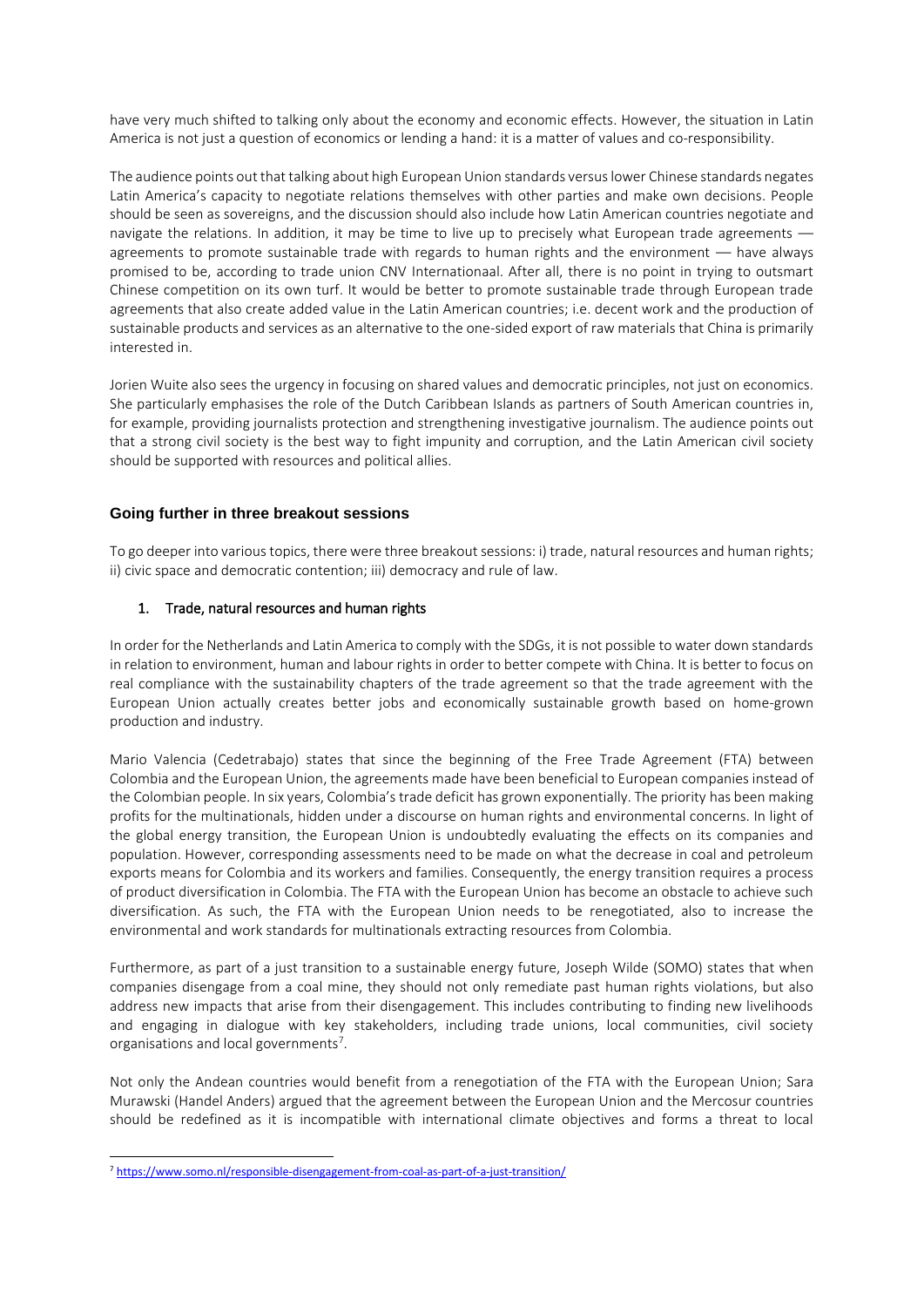communities, workers, democracy, and economic development of the Mercosur countries. A more inclusive form of international cooperation and trade should be developed where the rights of Indigenous peoples, workers, environment and climate are given more importance than the interests of multinationals<sup>8</sup>.

## 2. Civic space and democratic contention

The current tendency towards more autocratic leaders, large-scale protests and violent repression in several Latin American countries is alarming. Furthermore, unbridled extraction will exacerbate inequality, environmental issues and discontent among the population.

In El Salvador, people showed their disappointment with the lack of improvements made in the areas of employment, security, education and health, by voting for an autocratic leader. Juan Melendez (NIMD El Salvador) states this is not a vote against democracy; people are critical about the lack of progress<sup>9</sup>.

The international community should be critical of the increasingly limited space for journalists to work and for the expression of opinions (i.e. shrinking space)<sup>10</sup>, also if this seems to cause some positive outcomes in the short run. The peace process in Colombia is an example how a peace agreement and democracy on paper is not enough. The protests in Colombia show that people want an inclusive democracy; they want to be involved in the decisionmaking process and ask for more rights and liberties beyond the right to vote. Dutch policy should include support for democratic reform processes to ensure inclusive democracy. This includes support during peace negotiations as well as for an extended period thereafter.

The democratic decline in Nicaragua has (had) a severe effect on economic growth. However, as discussed by Enrique Gasteazoro (news outlet Confidencial), a number of countries, such as Costa Rica, show that trade and democracy can go hand in hand and mutually reinforce each other. In the end, corruption and lack of rule of law wanes economic development and investments. The European Union and the Netherlands should recognise the importance of this.

Angela Rodriguez (NIMD Colombia) and Milton Puertas (Citizens Diplomacy) add emphasis to the conditions for democracy: in order for politicians to regain trust, the system must change and ensure that new parties and new people can take part in decision making. At this moment, it is very hard to enter politics as an outsider. However, the only ones that can change the system are the people currently in power.

Enrique Gasteazoro also indicates that for democracy to function, a country needs a critical citizenry. For him this means looking at the educational system; people learn to become independent thinkers and appreciate democratic values such as transparency, accountability and investigative journalism. He goes further in saying that journalists themselves should also be accountable towards the public and engage with the public in a different way.

The international community should condemn harassment of human rights defenders, political opponents and journalists, and pay special attention to the way female activists and politicians are treated. Moreover, they should support investigative journalism and provide support to civil society networks and platforms.

# 3. Democracy and rule of law

1

The session on the eradication of the rule of law in Latin America involving Claudia Escobar (Terrorism, Transnational Crime and Corruption Center of the George Mason University), Mariana Vahlis (NIMD Venezuela), Dutch scholars Kees Koonings (Utrecht University) and Julienne Weegels (University of Amsterdam) and discussion with the audience resulted in the following recommendations.

<sup>10</sup> [https://nimd.org/how-to-prevent-shrinking-democratic-space-a-study/](https://eur02.safelinks.protection.outlook.com/?url=https%3A%2F%2Fnimd.org%2Fhow-to-prevent-shrinking-democratic-space-a-study%2F&data=04%7C01%7Cl.dirks%40cnv.nl%7C2ed22457dbb445bae90108d9b3d344c3%7C680376d9480f47f6b8af746f69254f03%7C0%7C0%7C637738542245664745%7CUnknown%7CTWFpbGZsb3d8eyJWIjoiMC4wLjAwMDAiLCJQIjoiV2luMzIiLCJBTiI6Ik1haWwiLCJXVCI6Mn0%3D%7C3000&sdata=bVQ8Lb4Gl9gLdeE6XyDNla26RodONTu548X4R3nZAcM%3D&reserved=0)

<sup>8</sup> [https://handelanders.nl/wp-content/uploads/2021/10/nieuwe-publicatie-over-het-EU-Mercosur-handelsverdrag.pdf.](https://eur02.safelinks.protection.outlook.com/?url=https%3A%2F%2Fhandelanders.nl%2Fwp-content%2Fuploads%2F2021%2F10%2Fnieuwe-publicatie-over-het-EU-Mercosur-handelsverdrag.pdf&data=04%7C01%7Cl.dirks%40cnv.nl%7C2645dd6d9dd94548e25808d9b0c870fd%7C680376d9480f47f6b8af746f69254f03%7C0%7C1%7C637735197213487175%7CUnknown%7CTWFpbGZsb3d8eyJWIjoiMC4wLjAwMDAiLCJQIjoiV2luMzIiLCJBTiI6Ik1haWwiLCJXVCI6Mn0%3D%7C3000&sdata=CoqSbifV0p1B9dLkAxt3wAKD4I6%2FaLZ6sjzpmj%2FxujA%3D&reserved=0) English publication can be found here towards the end of 2021: https://handelanders.nl/

<sup>9</sup> [https://nimd.org/el-salvador-we-need-this-broken-moment-to-think-about-democracy/](https://eur02.safelinks.protection.outlook.com/?url=https%3A%2F%2Fnimd.org%2Fel-salvador-we-need-this-broken-moment-to-think-about-democracy%2F&data=04%7C01%7Cl.dirks%40cnv.nl%7C2ed22457dbb445bae90108d9b3d344c3%7C680376d9480f47f6b8af746f69254f03%7C0%7C0%7C637738542245654753%7CUnknown%7CTWFpbGZsb3d8eyJWIjoiMC4wLjAwMDAiLCJQIjoiV2luMzIiLCJBTiI6Ik1haWwiLCJXVCI6Mn0%3D%7C3000&sdata=Go4h0bTQ9THkwUoY8oJ%2FfQPmi0oHNYouo93kDJquTNc%3D&reserved=0)

[https://nimd.org/covid-19-emergency-responses-and-protecting-democratic-space/](https://eur02.safelinks.protection.outlook.com/?url=https%3A%2F%2Fnimd.org%2Fcovid-19-emergency-responses-and-protecting-democratic-space%2F&data=04%7C01%7Cl.dirks%40cnv.nl%7C2ed22457dbb445bae90108d9b3d344c3%7C680376d9480f47f6b8af746f69254f03%7C0%7C0%7C637738542245674746%7CUnknown%7CTWFpbGZsb3d8eyJWIjoiMC4wLjAwMDAiLCJQIjoiV2luMzIiLCJBTiI6Ik1haWwiLCJXVCI6Mn0%3D%7C3000&sdata=ZfIyeVlwCm8vUbPQXhTqimI1iODYGgxopLSKsGI5NSM%3D&reserved=0)